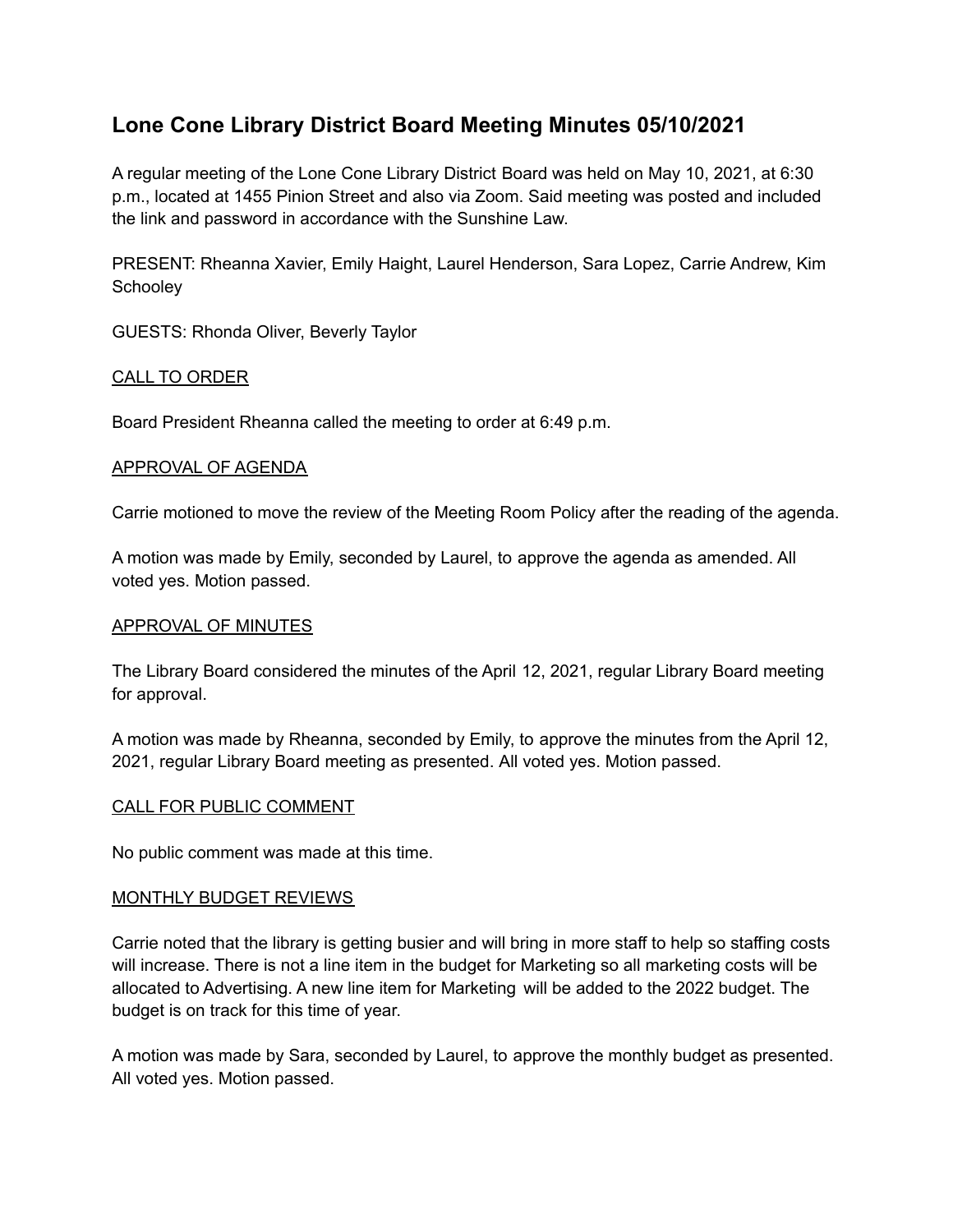Library District Board Meeting May 10, 2021 Page 2 of 3

#### MONTHLY REPORTS Q&A

The Bilingual Family Event held April 30th was not well attended. After further discussion with SMRC it was decided to move the next event to either a Sunday or Monday. There was also discussion of different activities for bilingual events.

Program statistics in general have increased between the last four months of 2020 and the first four months of 2021.

## DIRECTOR'S REPORT

Carrie shared the current results of the on-line survey however the survey will continue through the month of May. An email went directly to all community members in the library's database asking them to complete the survey as well as direct mailers to be sent Tuesday/Wednesday of this week promoting the survey. Social media posts have been shared and a front page article will appear in the Norwood Post. Carrie is hoping for 400 responses by the end of May.

## BOARD MEMBER REPORTS

No reports were presented at this time.

## UNFINISHED BUSINESS

The new website is active, however there are a few issues that are still being worked out. The site can be translated to Spanish, among other languages. The survey is accessed through the new website.

A new Patron Welcome card was designed to send out with new library cards. It includes a QR code that takes the patron directly to the new website.

The current step in the communications plan includes a market research and brand audit of what is currently being shared with the community (flyers, brochures, invoices, etc.). This step should take about 4-6 weeks and cost \$2500.

The VISTA hiring process is going well. The library offered the position to a promising candidate who seemed very interested in our community. If accepted, the candidate will start July 7th. Housing has already been secured.

Beverly shared the proposed changes to the Meeting Room Policy. Changes included a formatting changes/corrections, updating the contact at Town Hall for an alcohol license and removal of the stipulation that only six recurring events per organization can be held each year. Further discussion with the board was had regarding charging fees for rooms but not wanting to compete with other community rental space. Another possible consideration included requiring